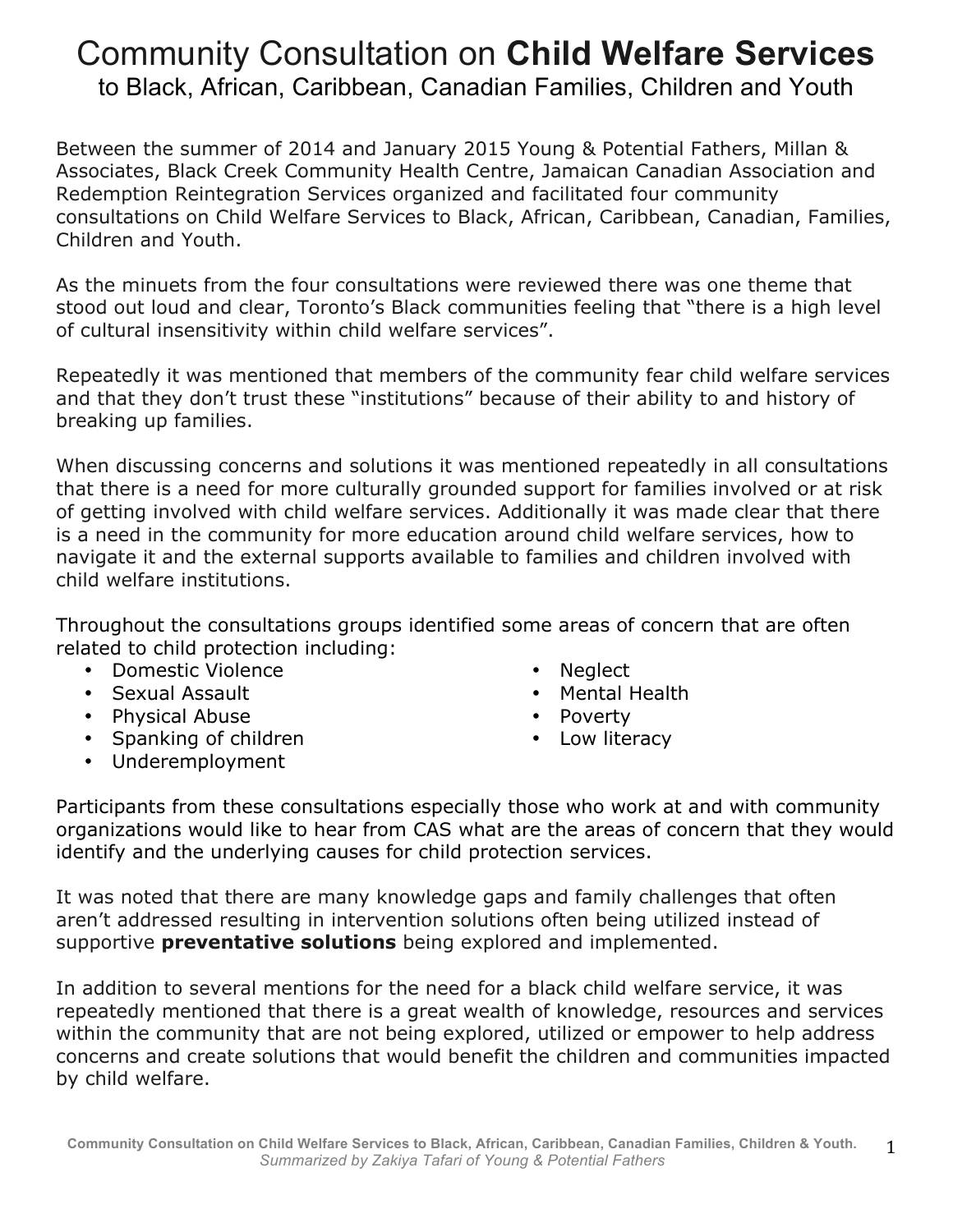## **What is vour experience of child welfare services?**

- Children being taken away from their family without just cause or an unbiased investigation.
- Children are removed from their home and placed with families that are not ideal (culturally, adults don't genuinely care, different values, etc.).
- Not enough time is spent investigating families.
- The child welfare system doesn't acknowledge culturally responsive methods of care.
- The community has no knowledge on how CAS operates.
- CAS is feared because they have the power to break up and displace families.
- Staff from community support agencies felt like they had to fight with child welfare to keep kids in the care of their parents or families.
- Many kids and families fall through the cracks of CAS
- Children taken into care end up in worse situations than the initial environments that they were in
- Kids taken into care don't come back to their families/ communities. "to many kids are placed in white, rural communities".
- "Muslim kids are being placed into foreign environments with little understanding of their culture or religion".
- There is a noticeable stigma associated with those children involved in CAS "its like having a criminal record".
- There are to many gatekeepers in CAS to stop relevant progressive change for the African community.
- Child welfare projects negatively on clients.
- CAS has a lack of understanding other models and strengths within the Black community.
- Child welfare, TDSB and the Police are oppressive systems that magnify oppression.
- There is a lack of transparency with regards to CAS operations.

## **What could be done to improve child welfare services?**

- Once a child is apprehended, the case needs to be referred to one of the community organizations that can support families though the process using a cultural lens.
- Once CAS identifies concerns that may lead to apprehension community resources and agencies need to be identified, contacted and brought to the table or brought in to provide support.
- Disadvantage families need to be supported more when engaged with CAS.
- Preventative parenting programs need to be available to support parents instead of "re-active" interventions programs for parents already involved with CAS.
- Partnering programs need to come from culturally reflective organizations for more holistic care.
- CAS should hire individuals that reflect racialized communities AND are genuine in their intents to build strong communities.
- Child welfare needs to building meaningful relationships with the families and their communities.
- Hiring youth workers to provide support to Crown Wards
- Disclosure of racialized / youth statistics on interventions and service implementation.
- Establish a black youth advisory and a black organizational advisory (perhaps combined) that meets on a quarterly basis and reviews service delivery to determine best practices, areas for concern and also to develop culturally responsive services and special events to engage the community.
- Build community youth workers into every file of a young person "this allows children/youth to connect with community organizations and become more familiar with additional resources within their local neighborhoods and within the GTA".
- Child welfare services need to commit to an on-going dialog with the community.
- Create evaluation forms for parents, youth and community members to evaluate their experience with CAS and to determine concerns and best practices moving forward.
- Family Group Conferencing / team meetings to better prepare families for the process.
- Provide families with guidance and clear goals for parents.
- Commit to doing things outside the box to make change that is meaningful.
- Create a complaint process that families can (call) use and feel safe.